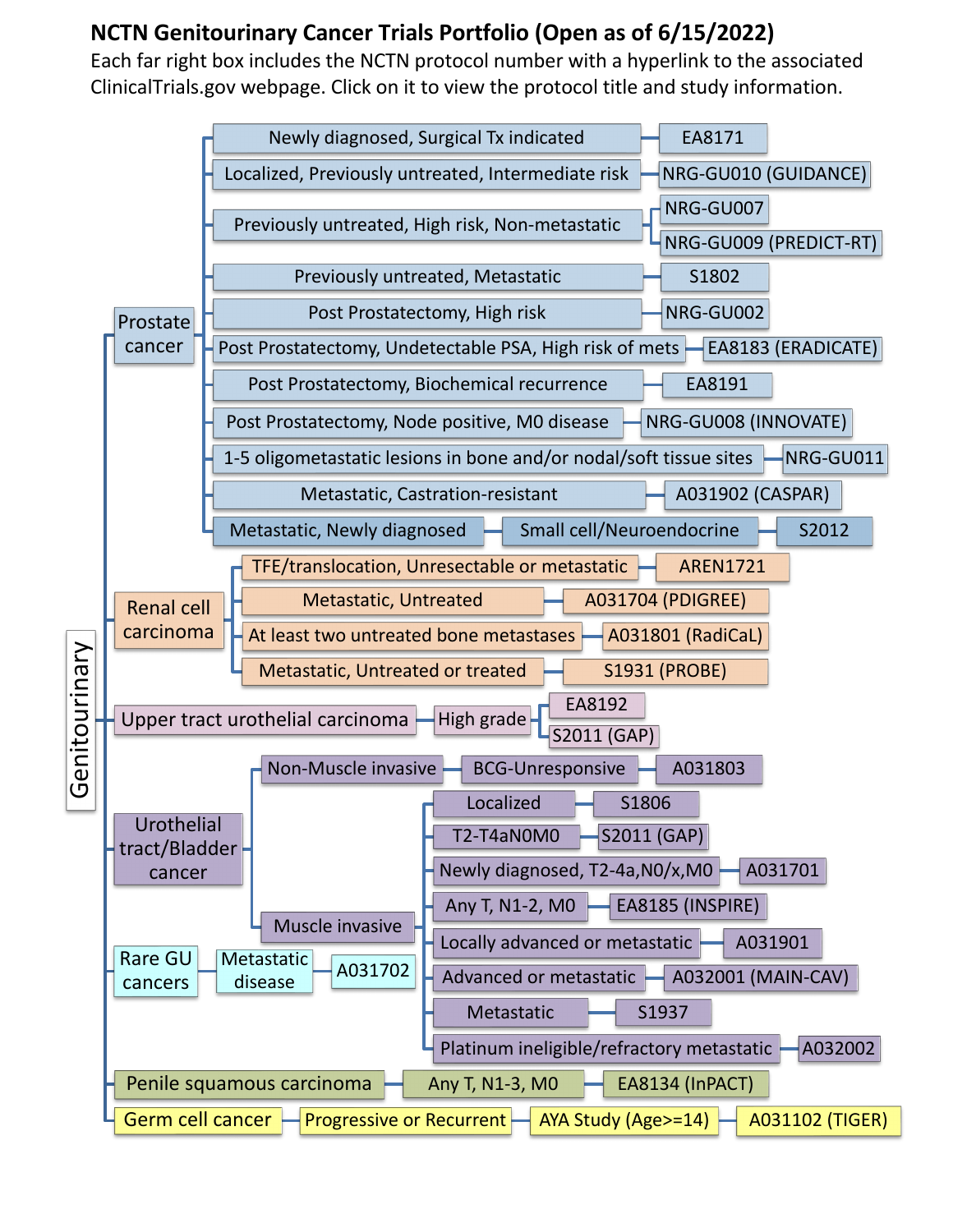## **NCTN Genitourinary Cancer Trials Portfolio (Open as of 6/15/2022)**

Each box below includes the NCTN protocol number with a hyperlink to the associated ClinicalTrials.gov webpage. Click on it to view the protocol title and study information.

**Cross-disease trials:**